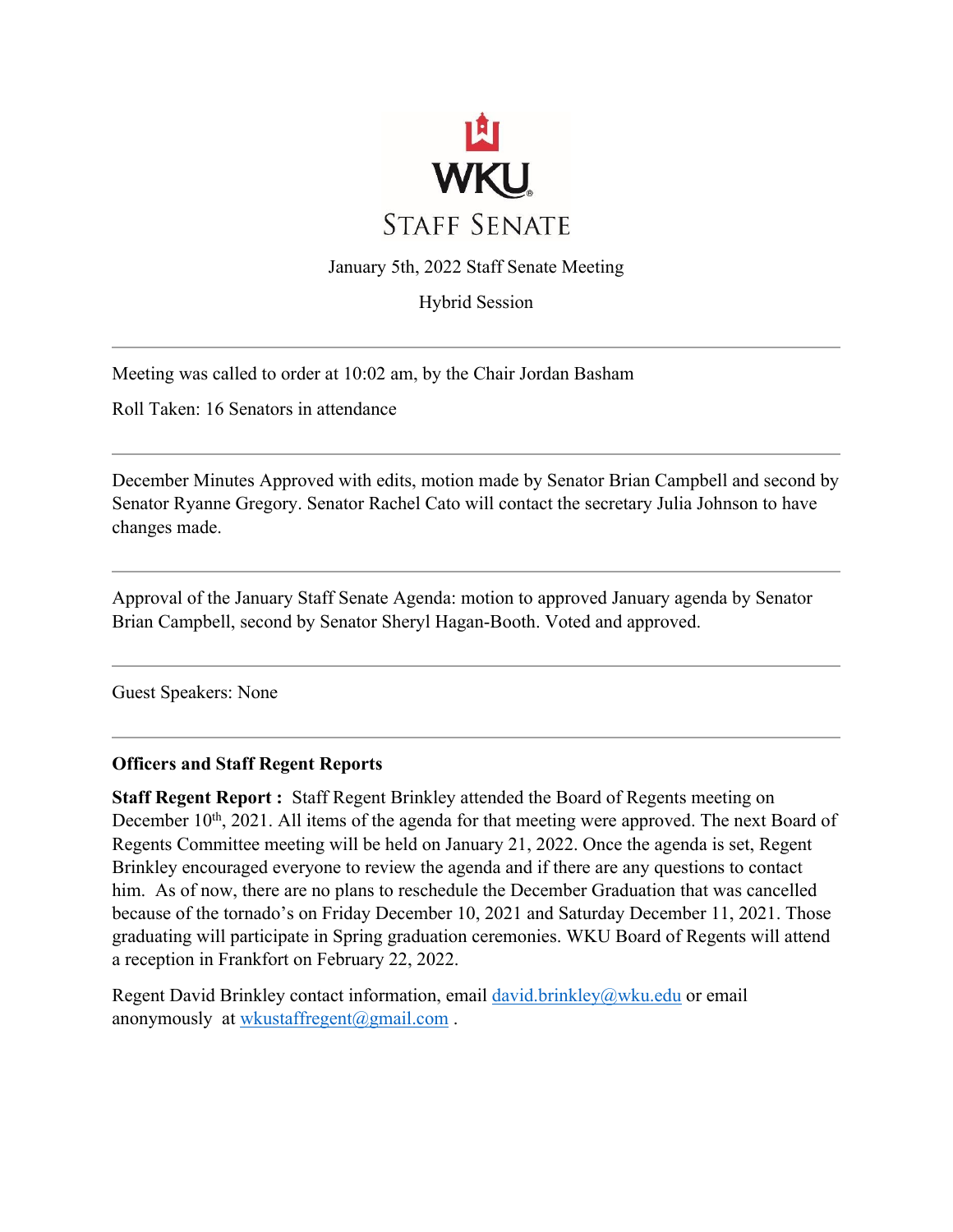**Chair Report**: Chair Basham reported that there was no meeting with President in the month of December due to the Holiday Break. Next meeting will be January 19, 2022. Staff Senate Executive team next meeting will be on January 13, 2022.

## **Vice-Chair: None**

## **Secretary: None**

**Treasurer: Senator** Senator Emilee England gave the Treasurer report as listed below. Senator England also gave a review and refresher about the roles and responsibilities of the Treasure as noted in Article III in the Staff Senate By-Laws. Link to Staff Senate Constitution https://www.wku.edu/staffsenate/documents/staff-senate-constitution.pdf

AS OF 12/31/2021, FY22:

E&G Index – 100600

- Starting Balance =  $$3,090.97$
- Additions  $= $0.00$
- Disbursements =  $$0.00$  (Approved \$25.00 expense for minutes training)
- Ending Balance =  $$3,090.97$

WKUF Account (Staff Senate Excellence Fund) – 110860

- Starting Balance =  $$1,227.55$
- Additions  $= $230.85$
- Disbursements  $= $0.00$
- Ending Balance  $= $1,458.40$

CHF Account (Book Scholarship) – 800139

- Starting Balance  $= $1,491.20$
- Additions  $= $0.00$
- Disbursements  $= $0.00$  [have authorized two Fall 2021 Book Scholarships]
- Ending Balance  $= $1,491.20$

# **Parliamentarian Report : None**

**Communications Office**r**:** Senator Rachel Cato, stated the Communication and Technology Committee met on January 3rd, 2021 to discuss how to handle and streamline anonymous email account. Senator Cato suggested that an Ad-Hoc committee be formed to organize and respond to the anonymous email account.

Motion was made by Senator Cato for the Communications and Technology Committee, that the Senate form the Ad-Hoc committee. The motion was up for debate and support. Senator Jennifer Wilson was supportive of the Ad-Hoc committee. Motion was voted on and passed.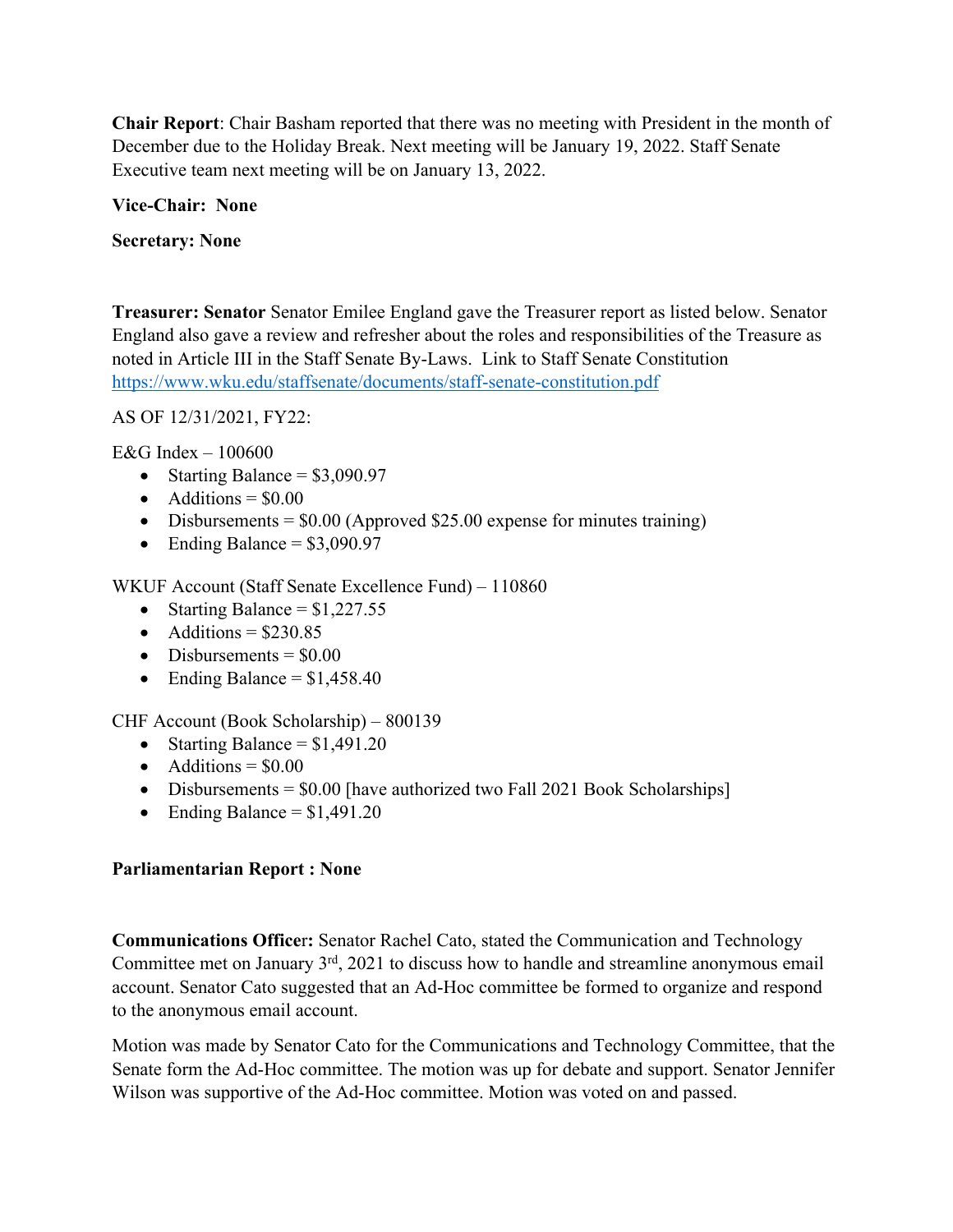Chair Basham shared that he will appoint members to that Ad-Hoc committee.

**Technology Officer:** Senator Anthony Gilbert, mentioned that they will be updating the description of the "contact us" page with Staff Senate and clarify the communication process. Expect to see those updates to the webpage soon.

#### **Committee Reports:**

**Workforce Committee:** Senator Tanya Vincent, Project Mentorship needs mentees for new employees. If you are interested, email Senator Tanya Vincent at tayna.vincent@wku.edu or visit: https://www.wku.edu/staffsenate/mentoring.php.

**Budget & Finance:** BEC did not meet in December due to the Holiday Break. The BEC (Budget Executive Committee), OAC (Operations Allocations Committee) and CAC (Capital Allocations Committee), will resume meeting in January. More information to come at the next Staff Senate Meeting once committee have met.

**Communication & Technology Report**: Form and Ad-Hoc committee to streamline the anonymous email and update the contact up with better description.

**University Committee**: DEI Ad- Hoc Committee was scheduled to meet on December 13, 2021 however that meeting was canceled and will be rescheduled on either Jan 10<sup>th</sup> or 11<sup>th</sup>, 2022. More details from that meeting will be discussed at the next Staff Senate Meeting.

## **Old Business: None**

**New Business:** Senator Rachel Cato asked if the Staff Senate could have a moment of silence for the tornado victims and their families. A motion was made by Senator Cato, second by Senator Ryanne Gregory. Voted, all approved and a moment of silence was taken.

## **Public Comment:**

Herbert S. Hess (Area Supervisor III - Facilities Management), spoke on behalf of Facilities Management with regard to questions about staff leaving, positions not being rehired and no compensation to others who that have taken on more responsibilities with vacant staff positions.

Compensation increases have been requested for his team; however, no action has been taken. He was told that if a new person was hired, their starting compensation would be higher than a staff member currently in those same positions.